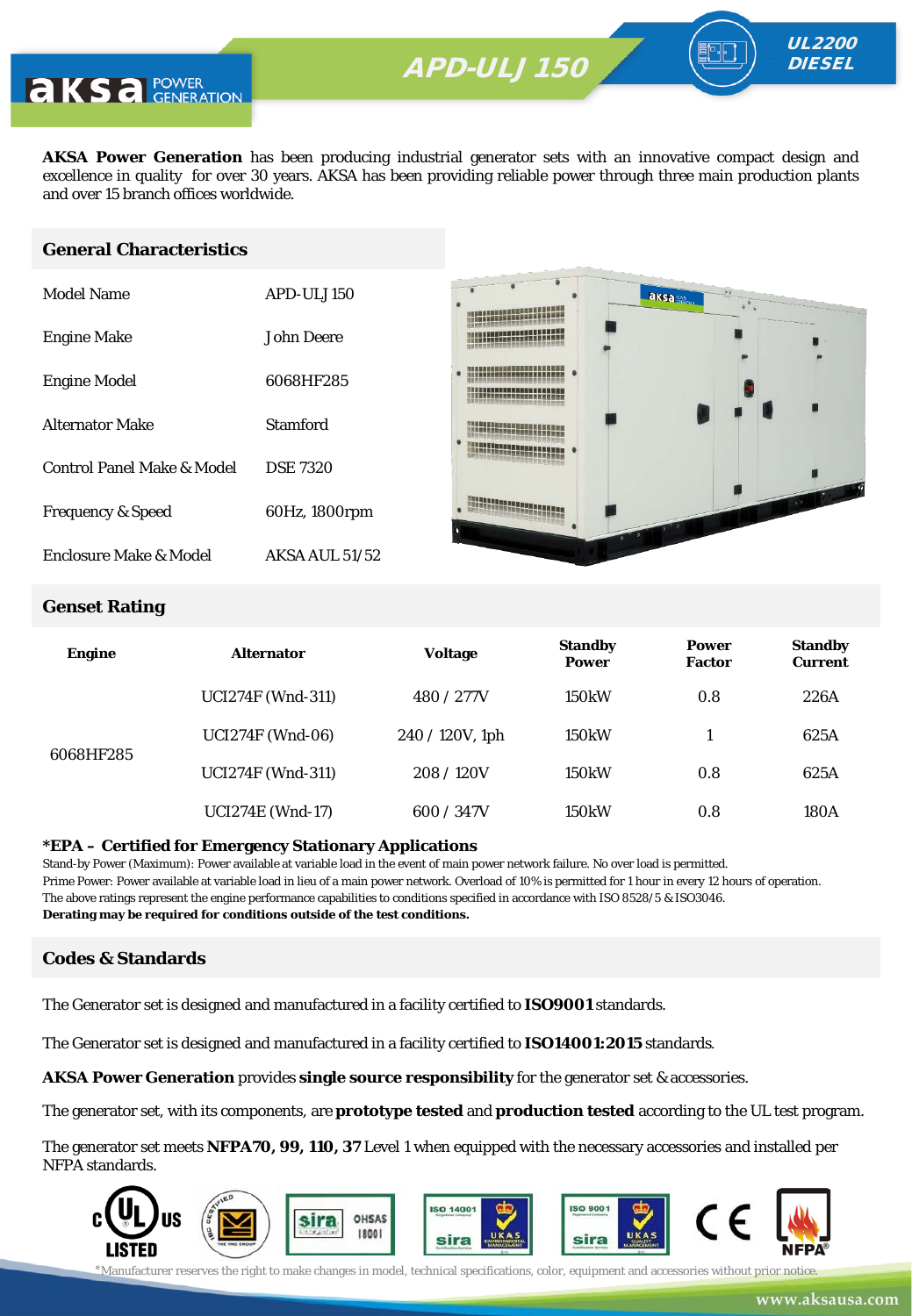



FO

# **Engine Data**

# **Electric System**

| Manufacturer                  | <b>John Deere</b>   | <b>System Voltage</b>                | 12V                        |  |
|-------------------------------|---------------------|--------------------------------------|----------------------------|--|
| Model                         | 6068HF285           | Min Voltage at ECU during crank      | 6V                         |  |
| Displacement & Cylinders      | 6.8 L / 6 Cylinders | <b>Battery Qty, Rating</b>           | 1 x 80Ah                   |  |
| <b>Engine Type</b>            | In-line, 4 Cycle    |                                      |                            |  |
| <b>Engine Speed</b>           | 1800rpm             | <b>Cooling System</b>                |                            |  |
| Engine Prime Power w/Fan      | 161kW               | <b>Radiator Cooling System Type</b>  | <b>Closed Circuit</b>      |  |
| Engine Standby Power w/Fan    | 177kW               | <b>Radiator Ambient Temp</b>         | $>50\ ^{\circ}\mathrm{C}$  |  |
| Aspiration                    | Turbocharged        | <b>Coolant Capacity, Engine Only</b> | 13 quart                   |  |
| <b>Compression Ratio</b>      | 19.0:1              | Max Top Tank Temp                    | 230 °F                     |  |
| Bore / Stroke                 | $106$ mm $/ 127$ mm | Thermostat, Start - Fully Open       | $180 - 203$ $\degree$ F    |  |
| Governor type                 | Electronic          | <b>Exhaust System</b>                |                            |  |
| Engine crankcase vent system  | Open                | <b>Exhaust Temperature</b>           | 981°F                      |  |
| <b>Fan Power</b>              | 9.8kW               | <b>Max Allowable Exhaust</b>         | 7.5 kPa                    |  |
| <b>BMEP, Standby Power</b>    | 1726 kPa            | Restriction                          |                            |  |
| <b>Friction Power</b>         | 17 <sub>k</sub> W   | <b>Exhaust Gas Flow</b>              | 1158 $ft^3/min$            |  |
| Designed / Calibrated to Meet | EPA Tier 3          | <b>Air Intake System</b>             |                            |  |
|                               |                     | <b>Engine Air Flow</b>               | $448 \, \mathrm{ft^3/min}$ |  |
| <b>Fuel System</b>            |                     | Max Intake Air Restriction           | 3.75 kPa                   |  |
| <b>ECU</b> Description        | L16 Controller      | (Clean Element)                      |                            |  |
| Max Fuel Inlet Temp.          | 176 °F              | Air Filter Type                      | <b>Dry Paper Element</b>   |  |
| <b>Total Fuel Flow</b>        | $201$ lb/hr         | <b>Lubrication System</b>            |                            |  |
| <b>Fuel Consumption</b>       |                     | Oil Pressure at Rated Speed          | 300 kPa                    |  |
| Standby Power (100%)          | 11.80 gal/h         | Oil Pressure at low idle             | 105 kPa                    |  |
| <b>Standby Power (75%)</b>    | 9.38 gal/h          | Max Oil Carryover in Blow-by         | $0.002$ lb/hr              |  |
| <b>Standby Power (50%)</b>    | $6.88$ gal/h        | Max Crankcase Pressure               | $0.5$ kPa                  |  |
| <b>Standby Power (25%)</b>    | 3.42 gal/h          |                                      |                            |  |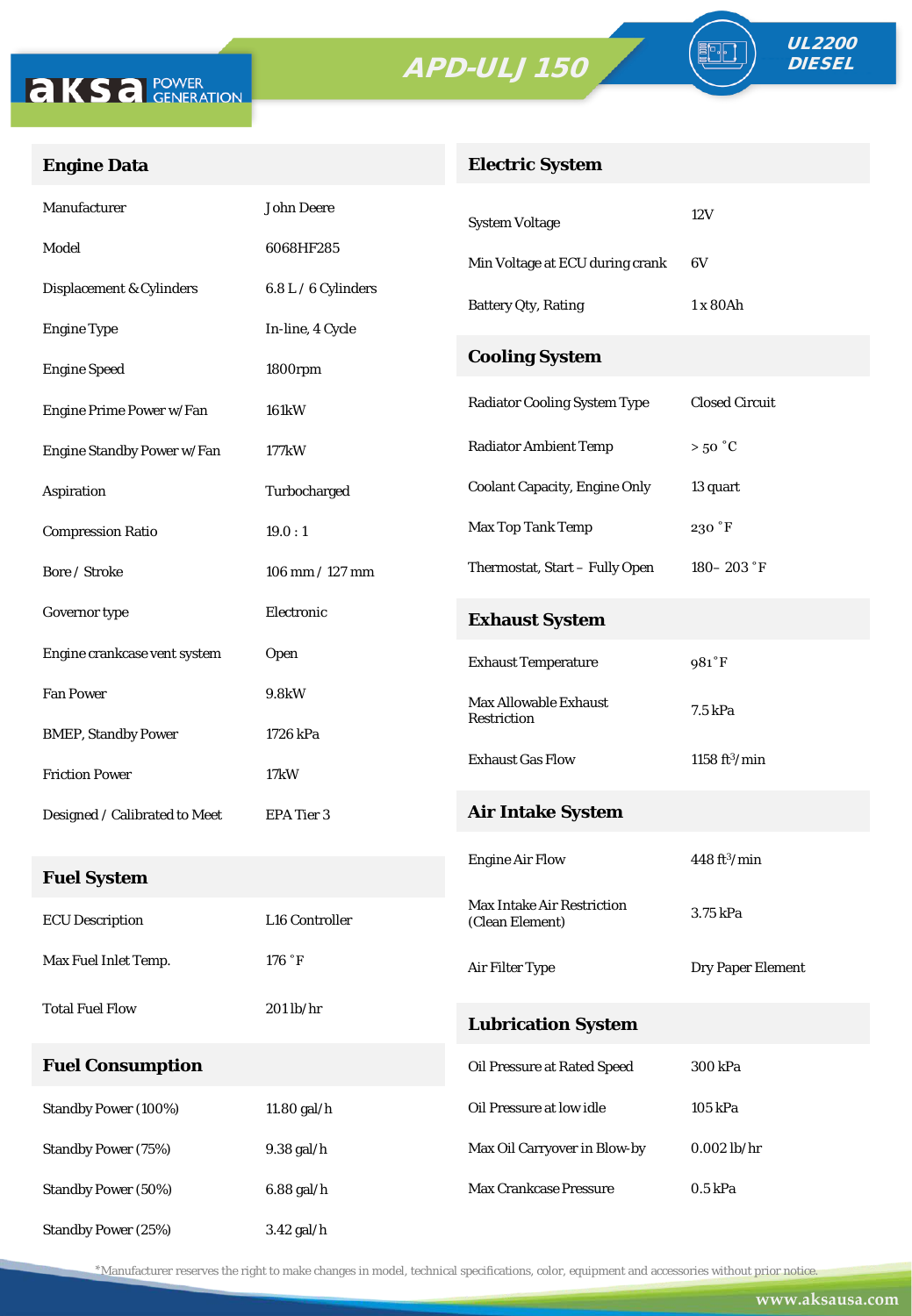**Controller Data**



### **Alternator Data**

| Manufacturer                                      | <b>Stamford</b>         | Manufacturer                                               | <b>DSE</b> |  |  |
|---------------------------------------------------|-------------------------|------------------------------------------------------------|------------|--|--|
| <b>Standards</b>                                  | <b>BS EN 60034</b>      | Model                                                      | 7320 MK II |  |  |
| <b>Control System</b>                             | <b>PMG</b>              | <b>Controller Features &amp; Benefits</b>                  |            |  |  |
| A.V.R.                                            | MX341                   | Microprocessor controlled, UL & NFPA110 Compatible         |            |  |  |
| <b>Voltage Regulation</b>                         | ±1%                     | License free PC Software (Non-proprietary Software)        |            |  |  |
| <b>Insulation System</b>                          | Class H                 | IP65 rating offers increased resistance to water ingress   |            |  |  |
|                                                   |                         | Modules can be integrated to building management systems   |            |  |  |
| Protection                                        | IP23                    | Real time clock provides accurate event log                |            |  |  |
| <b>Rated Power Factor</b>                         | 0.8                     | Four line back-lit LCD text display                        |            |  |  |
| <b>Stator Winding</b>                             | Double Layer Concentric | Five key menu navigation, two wire start/stop at Auto mode |            |  |  |
|                                                   |                         | Front panel editing with PIN protection                    |            |  |  |
| <b>Winding Pitch</b>                              | <b>Two Thirds</b>       | Support up to three remote display modules                 |            |  |  |
| <b>Winding Leads</b>                              | 12                      | Configurable timers and alarms                             |            |  |  |
| <b>Telephone Interference</b>                     | THF $< 2 \%$            | Multiple date and timer scheduler                          |            |  |  |
| <b>Waveform Distortion</b><br>No Load $<1.5$ $\%$ |                         | <b>Integral PLC editor</b>                                 |            |  |  |
|                                                   |                         | 'Protections disabled' feature                             |            |  |  |
| Maximum Over speed                                | $2250$ rev/min          | Load switching (load shedding and dummy load outputs)      |            |  |  |

#### **Battery Charger & Electrical System Data**

| Manufacturer                    | ComAp                | <b>Protection</b>                         | Instruments                         |
|---------------------------------|----------------------|-------------------------------------------|-------------------------------------|
| Model                           | <b>InteliCharger</b> | $\checkmark$ Gen. Voltage – under / over  | $\checkmark$ Gen. Voltage (L-L/L-N) |
| <b>Input Voltage</b>            | $85V - 264V$ AC      | $\checkmark$ Gen. Freq. – under / over    | $\checkmark$ Gen. Frequency         |
| <b>Output Voltage / Current</b> | 13.8V Float / 4A pk  | $\checkmark$ Engine Speed – under / over  | Engine speed                        |
|                                 |                      | Engine Oil Pressure – low<br>$\checkmark$ | Oil Pressure                        |

Fully configurable via DSE Configuration Suite PC Software SCADA monitoring via DSE Configuration Suite PC Software

 $\checkmark$  Engine Temp – low / high  $\checkmark$  Water Temperature

 $\checkmark$  Loss of Speed Signal  $\checkmark$  Earth Current

#### **Jacket Water Heater Data**

|                      |                       | ✓                                | Battery Voltage – low / high   | $\checkmark$              | <b>Battery Voltage</b>               |
|----------------------|-----------------------|----------------------------------|--------------------------------|---------------------------|--------------------------------------|
| Manufacturer         | Hotstart              | ✓                                | <b>Weak Battery</b>            | ✓                         | <b>Run Time</b>                      |
| Model                | <b>TPS151GT10-000</b> | ✓                                | Fail to Start / Stop           | ✓                         | <b>Phase Sequence</b>                |
| <b>Input Voltage</b> | 120V                  | ✓                                | <b>Charge Alternator Fail</b>  | ✓                         | Power monitoring<br>(kWh/kVAh/kVArh) |
|                      | ✓<br>1500W<br>✓       | Over Current & Load<br>(kW/kVAr) | $\checkmark$                   | Power<br>(kWh/kVAh/kVArh) |                                      |
| Power                |                       |                                  | <b>Unbalanced Load</b>         | $\checkmark$              | <b>Power Factor</b>                  |
|                      |                       | ✓                                | <b>Independent Earth Fault</b> | ✓                         | <b>Generator Current</b>             |
|                      |                       |                                  | <b>Reverse Power</b>           | ✓                         | Generator Load (%)                   |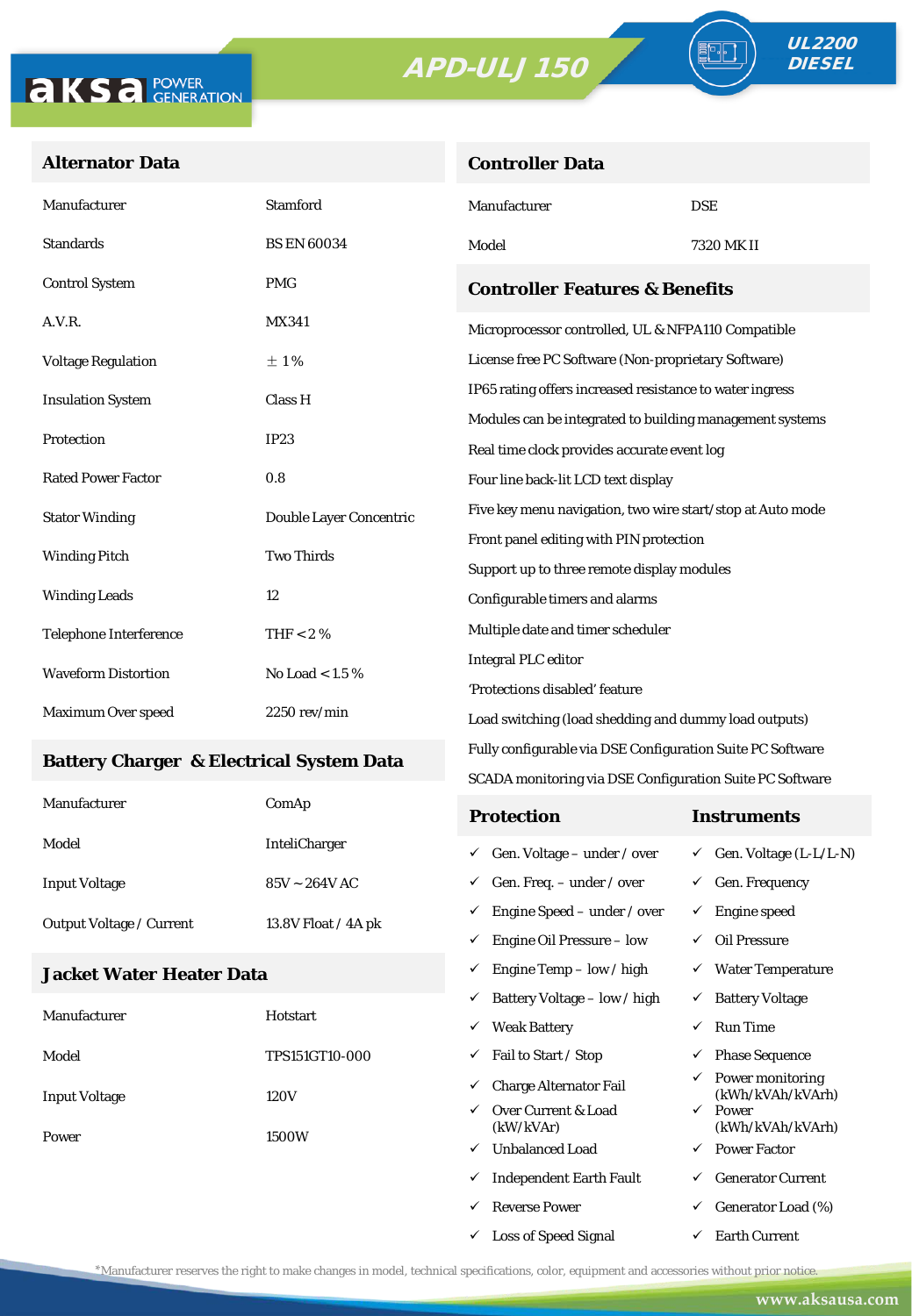



∘⊪

| <b>Enclosure Features</b>                                    | <b>Enclosure Features</b>                                    |  |  |
|--------------------------------------------------------------|--------------------------------------------------------------|--|--|
| $\checkmark$ Heavy Duty Steel / Aluminum Structure           | $\checkmark$ Internally Mounted Exhaust System with Rain Cap |  |  |
| $\checkmark$ E-Stop on Enclosure                             | $\checkmark$ Coolant Fill Cap                                |  |  |
| $\checkmark$ Control Panel Eliminated from Engine Vibrations | $\checkmark$ Removable Base Frame Lifting Hooks              |  |  |
| $\checkmark$ Standard Sound Attenuation Foam                 | $\checkmark$ Oil & Coolant Drain Ports                       |  |  |
|                                                              |                                                              |  |  |

- $\checkmark$ Plastic Covered Corrosion Resistant Locks & Hinges
- $\checkmark$  Easy Access for Maintenance

| <b>Open Skid Gen</b> |                    | <b>Level 1 Enclosure</b>            |                    | <b>Level 2 Enclosure</b>            |                    |  |
|----------------------|--------------------|-------------------------------------|--------------------|-------------------------------------|--------------------|--|
| Length               | $115.7$ in         | Length                              | 146 in             | Length                              | 146 in             |  |
| Width w/o lift hooks | 43.3 <sub>in</sub> | Width w/o lift hooks                | 45.8 <sub>in</sub> | Width w/o lift hooks                | 45.8 in            |  |
| Height               | 53.5 in            | Height                              | 66.4 in            | Height                              | 82.2 in            |  |
| Dry Weight           | 3985 lb            | Dry Weight                          | 5505 lb            | Dry Weight                          | 5880 <sub>lb</sub> |  |
|                      |                    | <b>Sound Pressure</b><br>@ 7 meters | $70 \text{ dB(A)}$ | <b>Sound Pressure</b><br>@ 7 meters | $67 \text{ dB}(A)$ |  |



### **Fuel Tank - UL142 Listed Base Design**

| <b>Size</b>               | 24hr (275gal)     | 48hr (500gal) | 72hr (850gal) |
|---------------------------|-------------------|---------------|---------------|
| Dimensions $(L/W/H)$ (in) | 160 / 43.3 / 16.5 | 160/43.3/28   | 198/43/36     |
| Weight (lb)               | 1530              | 2050          | 2780          |